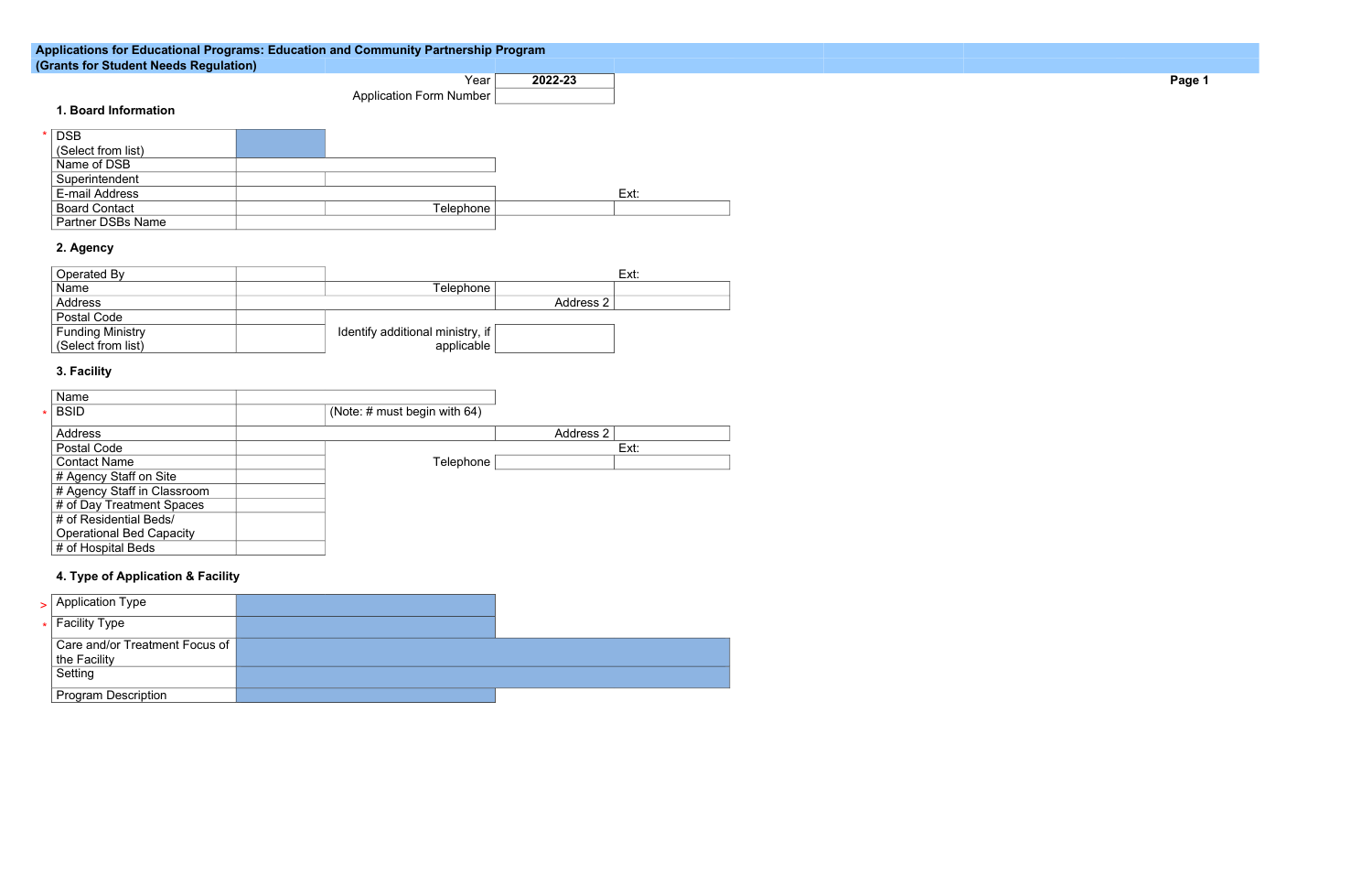# **5. Education Programs Enrolment: FTE Page 2**

# **5. a) Program Type and Primary Need/Cluster**

| Program Type                |  |
|-----------------------------|--|
| <b>Program Sub-Type</b>     |  |
| <b>Primary Need/Cluster</b> |  |

### **5. b) Admissions & Transitions**

| September                                  | <b>Actual</b><br>2021-22 | <b>Projected</b><br>$2022 - 23$ | <b>Actual</b><br>2022-23 | (Application for<br>Liaison/Administration has no<br>enrolment data) | 5. a) Program Type and Primary Need/Cluster<br>* Note: Refer to Instructions for ECPP Application Form 2022-23 for a breakdown<br>of working definitions of Program Types and Primary Need/Cluster |
|--------------------------------------------|--------------------------|---------------------------------|--------------------------|----------------------------------------------------------------------|----------------------------------------------------------------------------------------------------------------------------------------------------------------------------------------------------|
| October<br>November<br>December<br>January |                          |                                 |                          |                                                                      | <b>Program Type</b><br>Program Sub-Type<br><b>Primary Need/Cluster</b>                                                                                                                             |
| February<br>March<br>April                 |                          |                                 |                          |                                                                      | 5. b) Admissions & Transitions<br><b>Referral Source 1</b><br><b>Referral Source 2</b>                                                                                                             |
| May<br>June                                |                          |                                 |                          |                                                                      | <b>Referral Sources (select</b><br>all that apply)<br>If "Other" was selected,<br>please provide further                                                                                           |
| July<br>August                             |                          |                                 |                          |                                                                      | information.                                                                                                                                                                                       |
|                                            |                          |                                 |                          |                                                                      |                                                                                                                                                                                                    |

|                                                    | <b>Referral Source 1</b> | <b>Referral Source 2</b> |
|----------------------------------------------------|--------------------------|--------------------------|
| <b>Referral Sources (select</b><br>all that apply) |                          |                          |
|                                                    |                          |                          |
| If "Other" was selected,                           |                          |                          |
| please provide further                             |                          |                          |
| information.                                       |                          |                          |

| <b>Total Number of Students</b> |  |
|---------------------------------|--|
| <b>Served Last Year</b>         |  |
|                                 |  |

| I Is there a wait list?                 |  |
|-----------------------------------------|--|
| ∣ # of Children/Youth on<br>I Wait List |  |

### **6. Panel**

| <b>Division Type</b>        |                                                                     |
|-----------------------------|---------------------------------------------------------------------|
| Duration                    |                                                                     |
|                             |                                                                     |
| Language of Instruction     |                                                                     |
|                             |                                                                     |
| <b>Schools</b>              |                                                                     |
| # of Classrooms not in      |                                                                     |
| <b>DSB Schools</b>          |                                                                     |
| Location                    |                                                                     |
| <b>From Grade</b>           |                                                                     |
| <b>To Grade</b>             |                                                                     |
| <b>Hours of Instruction</b> |                                                                     |
|                             |                                                                     |
|                             |                                                                     |
|                             | # of Classrooms in DSB<br><b>Program Attendance</b><br>Expectations |

| <b>BSID</b> |  |
|-------------|--|
|             |  |

#### **7. Statistical Information**

|                                                | Actual<br>2021-22 | Projected<br>2022-23 | Actual<br>2022-23 |
|------------------------------------------------|-------------------|----------------------|-------------------|
| <b>Total FTE</b><br><b>Average Monthly FTE</b> |                   |                      |                   |
| <b>PTR</b>                                     |                   |                      |                   |
| $_{\star}$   PTR (According to<br>agreement)   |                   | :1                   |                   |